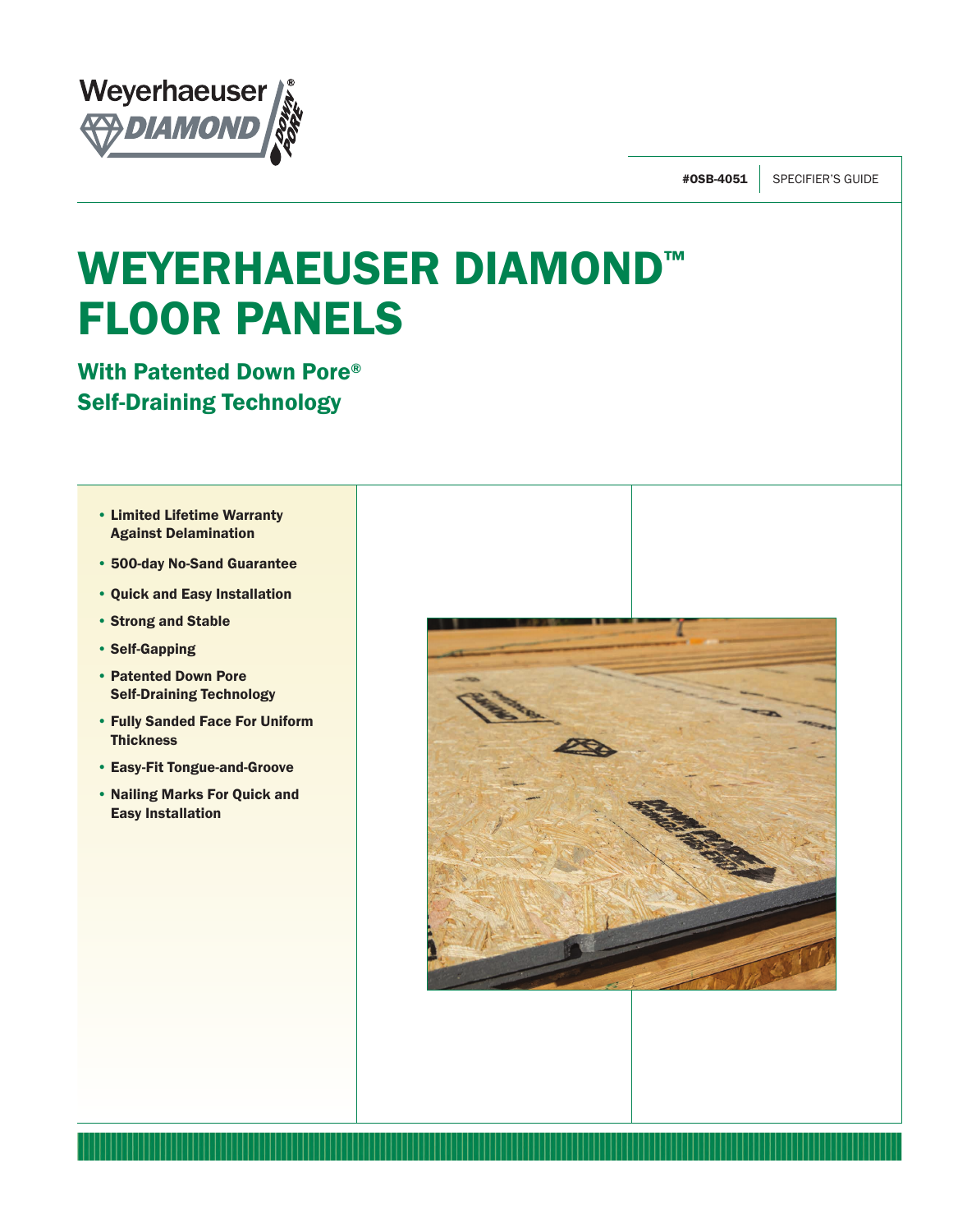

#### WHY USE WEYERHAEUSER DIAMOND FLOOR PANELS?

Here's why—

- Self-gapping, tongue-andgroove edges
- Easy installation—panels go down flat and stay flat
- Consistent, reliable performance
- Use in conjunction with Trus Joist® TJI® joists for additional TJ-Pro™ Rating points.
- Limited lifetime warranty against delamination

Code Evaluations:

ICC-ES ESR-4133

The products in this guide are readily available through our nationwide network of distributors and dealers. For more information on other applications or other Weyerhaeuser products, contact your Weyerhaeuser representative.



# WEYERHAEUSER DIAMOND™ FLOOR PANELS ARE A BUILDER'S BEST FRIEND





No delamination. No sanding. We guarantee it.

A diamond is one of the hardest and most impervious materials on earth. And our Weyerhaeuser Diamond floor panel lives up to that reputation: it's strong, durable and forged using time and pressure.

Weyerhaeuser pioneered the manufacture of enhanced subfloor panels, and as technology progressed, our scientists kept pace to deliver a new benchmark in performance: a panel that is tough, highly resistant to weather, and engineered to save you time and money with our easy-fit tongue-and-groove edges.

Weyerhaeuser Diamond floor panels can help you build the best floors possible, in the toughest of conditions.

- Fully sanded face for uniform thickness
- Limited lifetime warranty against delamination and 500-day no sand guarantee
- Includes patented Down Pore® self-draining technology
- Tongue-and-groove profiles automatically gap panel edges to ⅛"
- Stamped with fastener markings for fast nailing
- Bundles delivered face-up for easy handling on the job site
- Proprietary edge seal provides superior edge swell resistance

### A GOOD THING IS EVEN BETTER WITH DOWN PORE Self-Draining Technology U.S. Patent: 8,333,044

Diamond floor panels include Down Pore technology, a patented, self-draining feature that allows rainwater to drain from the floor. If your site sees a hard rain after Diamond floor panels are installed, the water is channeled through the panel and off the joists below. No more sweeping off water, no more drilling holes in the floor to let it through, and less time spent waiting for flooring to dry before installing finish material.

*Note: When concrete topping is applied, Down Pore grooves do not need to be covered. However, if minor concrete seepage must be avoided, covering grooves with tape is recommended.*



**DOWN PORE SELF-DRAINING TECHNOLOGY** 

# **Size and Availability**

23⁄32" Diamond floor panels are available at select Weyerhaeuser Distribution Centers. Contact your Weyerhaeuser representative for availability in your area.

# **Product Specifications**

Diamond floor panels are manufactured to meet the requirements of Voluntary Product Standard PS 2, which is recognized by the International Building Code (IBC) and the International Residential Code (IRC). They are also evaluated by ICC-ES for properties superior to those established under PS 2, and are Structural 1 Rated for 24" o.c., <sup>23</sup>/<sub>22</sub>" performance category panels.

Down Pore drainage grooves do not affect the use of Diamond floor panels in fire-rated assemblies.

*Minimum quantities may be required for some orders. Contact your Weyerhaeuser representative for information and availability.*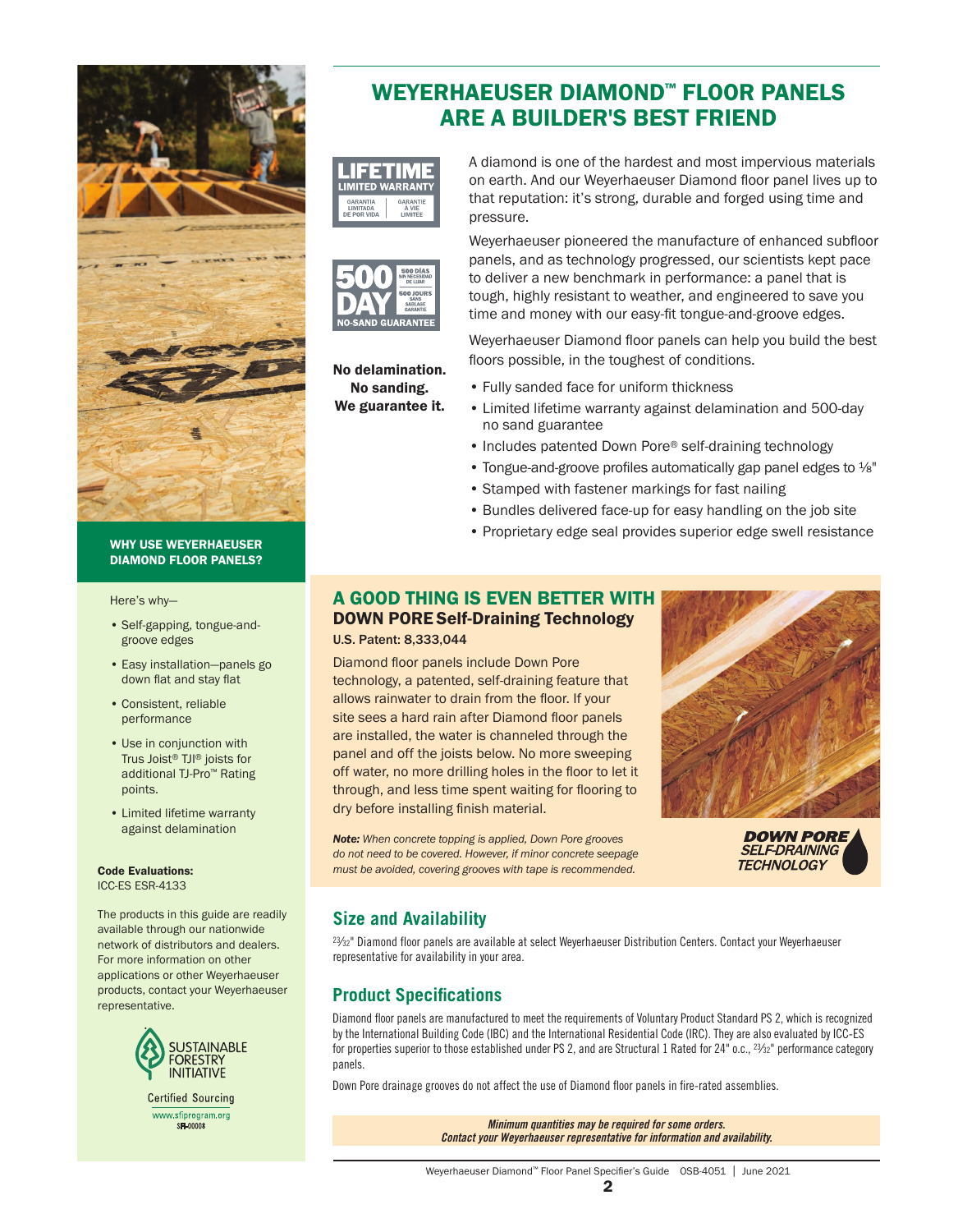# DESIGN PROPERTIES

In most applications, Diamond™ floor panels will be specified based on the span rating of the panel. However, in some uses, engineers will require actual design values to support application-specific engineering calculations. The Design Values table below provides proprietary code-evaluated properties superior to PS 2.

The panel design values do not need to be adjusted for panel grade or construction. However, they must be adjusted for duration of load (DOL) and creep when appropriate, and may also require other adjustments that are not shown in this guide. Refer to the current *Manual for Engineered Wood Construction*, published by the American Wood Council (AWC), for applications with elevated moisture or temperatures, applications that require preservative or fire-retardant treatment, or for panels less than 24" in width.

Creep: Under constant load, the deflection of wood-based products generally increases over time—a phenomenon known as creep. In typical applications, with relatively low dead loads, it is not necessary to consider creep in the design process. However, when the potential for creep exists—specifically, when a permanent or constant load will stress the panels to one-half or more of their design strength capacity—an adjustment to the deflection calculations should be made. For Diamond floor panels in dry-use conditions, apply the creep adjustment factor ( $C_c = 0.50$ ) to the panel stiffness.

### **Design Values for Diamond Floor Panels (100% Load Duration)**

|                | Span rating                                                                                |                  | $=$ |                       | 24" o.c. - Structural 1 |
|----------------|--------------------------------------------------------------------------------------------|------------------|-----|-----------------------|-------------------------|
|                | <b>Performance Category</b>                                                                |                  | =   |                       | $23/32$ <sup>11</sup>   |
|                | Strength axis <sup>(1)</sup>                                                               |                  | $=$ | Primary               | Secondary               |
| <b>Bending</b> | Moment capacity<br>(Ib-in./ft of width)                                                    | $F_hS$           | =   | 1,360                 | 790                     |
|                | <b>Stiffness</b><br>(Ib-in. <sup>2</sup> /ft of width)                                     | ΕI               | $=$ | <i><b>395,000</b></i> | 170.000                 |
|                | Shear capacity in-the-plane<br>(lb/ft of width)                                            | $F_s(Ib/Q) =$    |     | <i><b>380</b></i>     | 380                     |
| Shear          | Rigidity through-the-thickness<br>G <sub>v</sub> t <sub>v</sub><br>(lb/in. of panel depth) |                  |     | 93,000                | 93,000                  |
|                | Shear capacity through-the-thickness<br>(lb/in. of shear-resisting panel length)           | $F_vt_v$         | $=$ | 215                   | 215                     |
|                | Axial tension capacity<br>(lb/ft of width)                                                 | F <sub>t</sub> A | $=$ | 3,350                 | 2,550                   |
| Axial          | Axial compression capacity<br>(lb/ft of width)                                             | $F_cA$           | $=$ | 5,000                 | 4.300                   |
|                | <b>Stiffness</b><br>$(lb/ft$ of width $x106$ )                                             | ЕA               | $=$ | 6.5                   | 4. <sub>6</sub>         |

(1) The primary strength axis is the long direction of the panel unless otherwise noted. *Bold italic* values are proprietary design values. Refer to ICC-ES ESR-4133

# **Nail or Screw Design Values**

- Design values for nails or screws used with Diamond floor panels can be computed by engineers using the same NDS® procedures used for other structural wood products.
- For withdrawal, use equivalent Specific Gravity (SG) as follows: smooth- or screw-shank nails =  $0.45$ , ring-shank nails =  $0.56$ , wood screws =  $0.45$ . Design values for nail or screw withdrawal resistance are shown in NDS Table 12.2B (screws) and Table 12.2C (nails). For ring-shank nails, refer to NDS®Section 12.2.3.2(a).
- **For lateral resistance, use equivalent Specific Gravity (SG) = 0.51.** Design values for nail or screw lateral resistance are found in NDS Tables 11L (screws) and 12N (nails).

# **Table General Notes**

- Value must be adjusted for duration of load, creep, elevated moisture or temperature, or for panels less than 24" in width when appropriate. Refer to the current *Manual for Engineered Wood Construction*.
- Values do not need to be adjusted for panel grade or construction.





Shear-in-the-Plane<br>(Rolling or Interlaminar Shear) Bending (Rolling or Interlaminar Shear) Shear-through-the-Thickness







# APPLICATION ADJUSTMENT FACTORS

# **Span Adjustments**

|                   | 2-Span to 1-Span | 3-Span to 1-Span |
|-------------------|------------------|------------------|
| <b>Deflection</b> | በ 42             | 0.53             |
| <b>Moment</b>     | 1.00             | 0.80             |
| <b>Shear</b>      | 1 25             | 1 20             |

When adjusting uniform loads based on strength from the Allowable Uniform Loads table on [page 4,](#page-3-0) use the span adjustment factor for moment.

■ When adjusting uniform loads calculated from the equations on [page 5,](#page-4-0) use the appropriate corresponding factor.

# **Duration of Load (C<sub>D</sub>) (Applies to strength capacities)**

| Permanent load (over 10 years) | 0.90  |
|--------------------------------|-------|
| Occupancy live load            | 1.00  |
| 2 months, as for snow          | 1 1 5 |
| 7 days                         | 1 2 5 |
| Wind or earthquake             | 1.60  |
| Impact                         | 200   |

# **Creep Adjustment Factor (Cc) (For permanent loads)**

| <b>Moisture Condition</b> |  |
|---------------------------|--|
|                           |  |

■ When a permanent or constant load will stress a panel to ½ or more of its design strength capacity, adjust the deflection calculation by applying the creep adjustment factor  $(C_c)$  to the panel stiffness (EI) found above.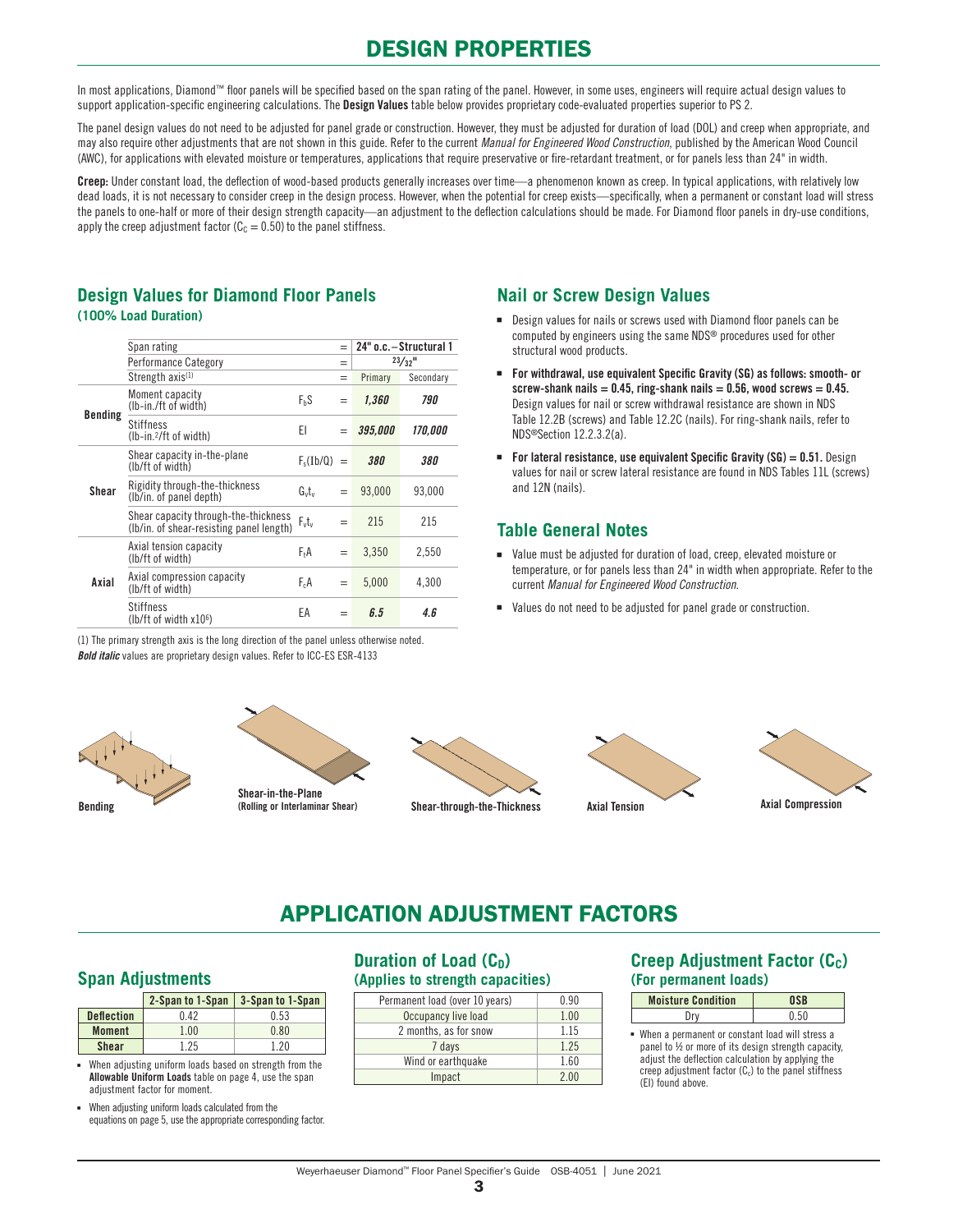# <span id="page-3-0"></span>**Panel Section Properties(1)**

|                                        |      | $23/32$ <sup>11</sup> |
|----------------------------------------|------|-----------------------|
| Approximate weight (psf)               |      | 26                    |
| Average Nominal thickness (in.)        |      | 0.73                  |
| Area (in. <sup>2</sup> /ft)            | А    | 8.76                  |
| Moment of inertia (in.4/ft)            |      | .389                  |
| Section modulus (in. <sup>3</sup> /ft) | S    | 1.066                 |
| Statical moment (in.3/ft)              | O    | .799                  |
| Shear constant (in. <sup>2</sup> /ft)  | Ib/Q | 5.84                  |

Geometric properties are calculated on a per-foot-of-panel width basis. These properties may be used to find design stresses when required. To do so, divide the design capacity by the applicable section property.

> *Diamond™ floor panels are intended for dry-use applications*

#### (1) Properties based on rectangular cross section of 1' width.

# **Allowable Uniform Loads (PSF) for Diamond Floor Panels (100% Load Duration)**

|                |                                |                                                 | <b>Span</b> |                                                                              |       |     |     |     |     |     |     |     |     |             |                               |  |
|----------------|--------------------------------|-------------------------------------------------|-------------|------------------------------------------------------------------------------|-------|-----|-----|-----|-----|-----|-----|-----|-----|-------------|-------------------------------|--|
| Span<br>Rating | <b>Performance</b><br>Category | Load<br><b>Calculation</b><br>Based on $(1)(2)$ |             | <b>Normal Orientation, Strength Axis</b><br><b>Perpendicular to Supports</b> |       |     |     |     |     |     |     |     |     | to Supports | <b>Strength Axis Parallel</b> |  |
|                |                                |                                                 | 12"         | 16"                                                                          | 19.2" | 24" | 30" | 32" | 36" | 40" | 48" | 60" | 12" | 16"         | 24"                           |  |
| $24"$ o.c.     | $23/32$ <sup>11</sup>          | <b>Deflection</b>                               | .718        | 646                                                                          | 354   | 171 | 84  | 68  | 60  | 43  | 28  | 14  | 740 | 278         | 94                            |  |
|                |                                | Strength                                        | 724         | 524                                                                          | 429   | 283 | 181 | 159 | 101 | 82  | 57  | 36  | 658 | 370         | 132                           |  |

(1) Deflection calculation based on L/360 deflection limit. The allowable load for other deflection limits can be computed as follows:

– for L/240 limit, multiply by 1.5

– for L/180 limit, multiply by 2.0

– for L/480 limit, divide by 1.5

(2) Strength calculation based on the minimum of bending or shear.

# **General Notes**

#### ■ Table is based on:

- Uniform loads. See PS 2 and local building codes for concentrated load and other requirements.
- Untreated Exposure 1-rated panel in dry conditions.
- Typical sheathing applications such as floors, walls, and roofs.
- 2x supports for span configurations less than 48" on-center. Support width effects have been considered.
- 4x supports for span configurations equal to or greater than 48" on-center. Support width effects have been considered for shear and deflection calculations. Moment calculations do not consider support width effects.

#### ■ For Strength Axis Perpendicular to Supports:

- 3-span condition is assumed for spans of 32" or less.
- 2-span condition is assumed for spans greater than 32".
- 1-span condition requires the use of the span adjustment factor on page 3.
- For Strength Axis Parallel to Supports:
	- 3-span condition is assumed for spans of 16" or less.
	- 2-span condition is assumed for spans of 24".
	- 1-span condition requires the use of the span adjustment factor on page 3.

# **A Note About Floor Performance**

Floor panels are an important component in creating a floor that feels good to customers. The superior properties of Diamond floor panels can enhance floor performance when compared to an OSB floor of similar thickness. To meet higher customer expectations, floor performance can also be enhanced in other ways:

- Glue and nail flooring for improved connections to help resist vibrations, minimize nail pops, and transfer loads more evenly. Weyerhaeuser recommends using a subfloor adhesive that has been qualified as a Class 1/8 in., Type P/O subfloor adhesive in accordance with ASTM D3498-19.
- Use stiffer joists or a narrower joist spacing.

Choosing the optimal combination of these parameters can be difficult. To predict floor performance and evaluate the relationship between the cost and the "feel" of a floor, use Trus Joist® TJ-Pro™ Rating.

#### About TJ-Pro Rating

A poor performing floor can harm a builder's image, compromise build efficiency, and cost money. That's why we developed TJ-Pro Rating. For over 50 years builders have looked to the Trus Joist name for guidance on floor performance, and our decades of proven success with TJ-Pro Rating is one of the biggest reasons why.

#### How Does TJ-Pro Rating Work?

Point values up to 65 are assigned using complex algorithms based on field and laboratory research conducted on over 600 floor system assemblies. It also considers other key factors that affect floor performance, including:

- Basic stiffness (a combination of joist depths and span)
- Joist spacing and deck stiffness
- Wall support versus beam support, which tends to feel less stiff
- Composite action (careful nailing and adhesives can improve stiffness)
- Non-bearing partition walls, which can help dampen vibration
- Directly applied ceilings
- Use of bridging or blocking

Point ranges can then be regularly correlated to performance expectations for each type of customer.

**At a rating of 45 points, customer satisfaction is 84%. At 65 points, it's nearly 100%. For customized TJ-Pro Rating solutions, use [ForteWEBTM.](https://www.weyerhaeuser.com/woodproducts/software-learning/forte-software/)**

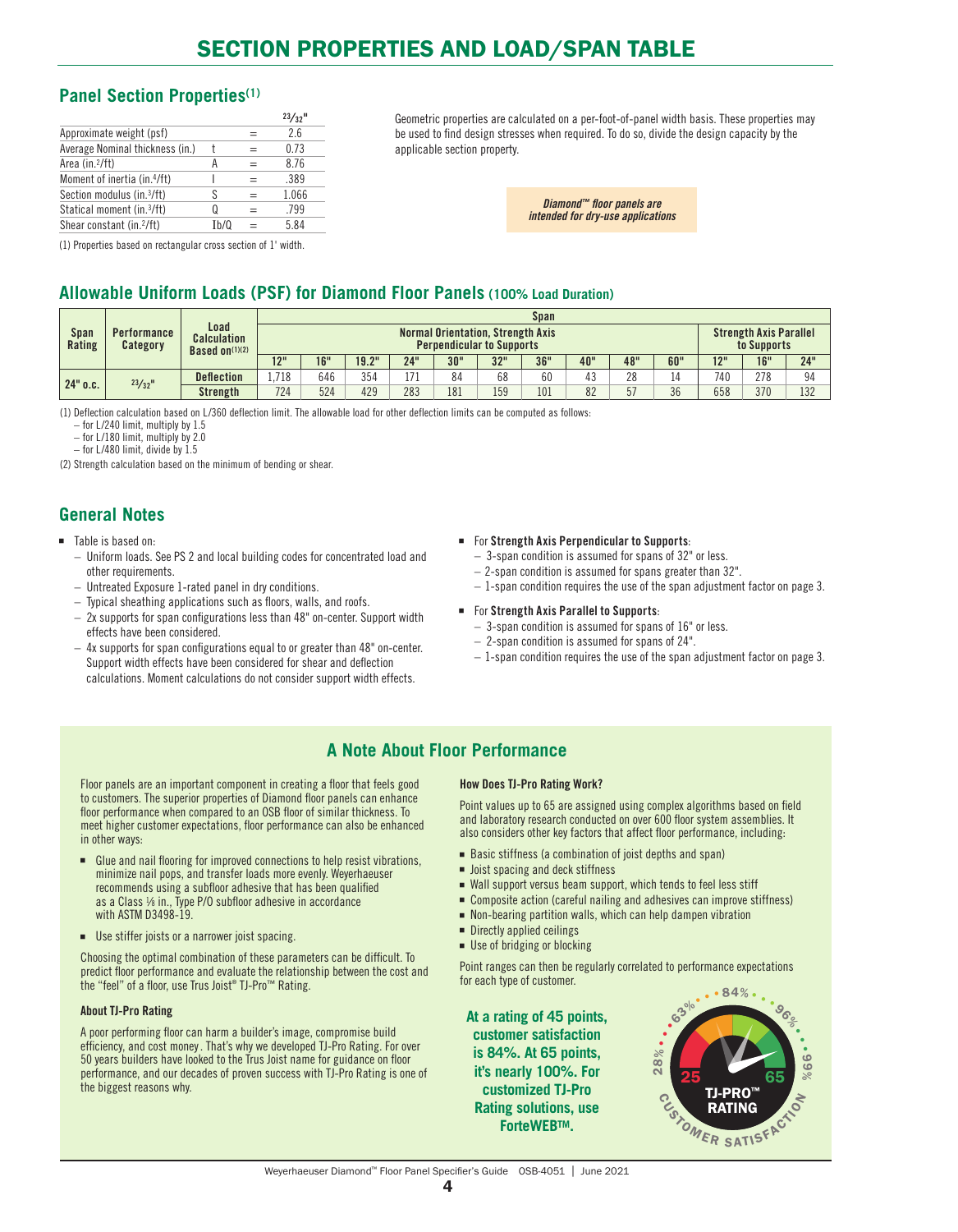# CALCULATING UNIFORM LOADS

### <span id="page-4-0"></span>**One-Span Equations**

### **Two-Span Equations**



# **Three-Span Equations**



The equations above are based on one-way "beam" action. They are provided to help develop allowable uniform loads based on moment, shear, and deflection as applied to one-, two-, and three-span conditions. Loads derived from the equations provided are assumed to be applied over full-size panels in normal sheathing applications. The following definitions apply:

- $\Delta$  ...... deflection (in.)
- El ......design bending stiffness capacity (lb-in.<sup>2</sup>/ft)
- $F_bS$  ...... design moment capacity (lb-in./ft)
- Fs(Ib/Q) . . design shear capacity (lb/ft)
- $L \quad \ldots \ldots$  span (in.)
- $L_M$  ...... span, center-to-center of supports, used for moment calculation (in.)
- $L_v$  ...... clear span, used for shear calculation (in.)
- LΔ . . clear span plus SW, used for deflection calculations (in.)
- $R$  . . . . . . denominator of chosen deflection limit. Example: deflection limit = L/360 then  $R = 360$

# **Example Problem**

Find the maximum allowable uniform load (psf) for 23⁄32" Diamond floor panels over 16" on-center joists.

#### Assumptions

- 24" o.c. span-rated flooring
	- Full 4'x8' panel
	- Strength axis perpendicular to joists
	- Use 3-span equations
- $\blacksquare$  Joist Spacing = 16" o.c.
- $\blacksquare$  Joist Width  $= 1.5"$
- Deflection = L/360

Locate panel design values for moment, shear, and stiffness on page 3.

Moment capacity (primary) =  $F_bS = 1,360$  lb-in./ft of width Shear capacity (in-the-plane) =  $F_s(Ib/Q)$  = 380 lb/ft of width Stiffness =  $EI = 395,000$  lb-in.<sup>2</sup>/ft of width

1 Calculate Allowable Uniform Load Based on Moment Capacity  $W_M = 120F_bS/L_M^2$ *M*<sup>2</sup> = 2207<sub>0</sub>02<sub>M</sub><br>Calculate appropriate span for moment (center-to-center), L<sub>M</sub> = 16"

Using:  $F_bS = 1,360$  lb-in./ft and  $L_M = 16$ "  $W_M = 120 \times 1,360/16^2$ *WM = 638 psf*

- SW . . . . support width factor:
	- 0.25 for 2x nominal lumber
		- 0.625 for 4x nominal lumber
		- For additional information refer to the current *Panel Design Specification (APA D510)*
- W .... uniform load (psf)
- $W_M$  .... uniform load based on moment capacity (psf)
- $W_V$  .... uniform load based on shear capacity (psf)
- $W_{\Delta}$  .... uniform load based on deflection (psf)
- 2 Calculate Allowable Uniform Load Based on Shear Capacity *WV= 20FS(Ib/Q)/Lv*

Calculate appropriate span for shear (clear span),  $L_v = 16"$ -1.5" = 14.5" Using:  $F_S(1b/Q) = 380$  lb and  $L_V = 14.5$ "  $W<sub>V</sub> = 20 \times 380/14.5$  $W_V = 524$  psf

3 Calculate Allowable Uniform Load Based on Deflection  $W_{\Delta} = L_M$  1743 EI/L $_{\Delta}^{4}R$  $SW = 0.25$  (from above)

 Calculate appropriate span for deflection (clear span + SW),  $L_{\Delta} = 14.5" + 0.25" = 14.75"$ Using:  $L_M = 16$ ",  $R = 360$ , and  $EI = 395,000 lb-in^2/ft$  $W_{\Delta} = (16 \times 1743 \times 395,000)/(14.754 \times 360)$  $W_{\Lambda} = 646$  psf

4 Compare Calculated Allowable Uniform Loads

Calculated allowable uniform loads based on strength:  $W_M = 638$  psf  $W_V = 524$  psf W<sub>v</sub> controls

 Calculated allowable uniform load based on deflection:  $W_0 = 646$  psf